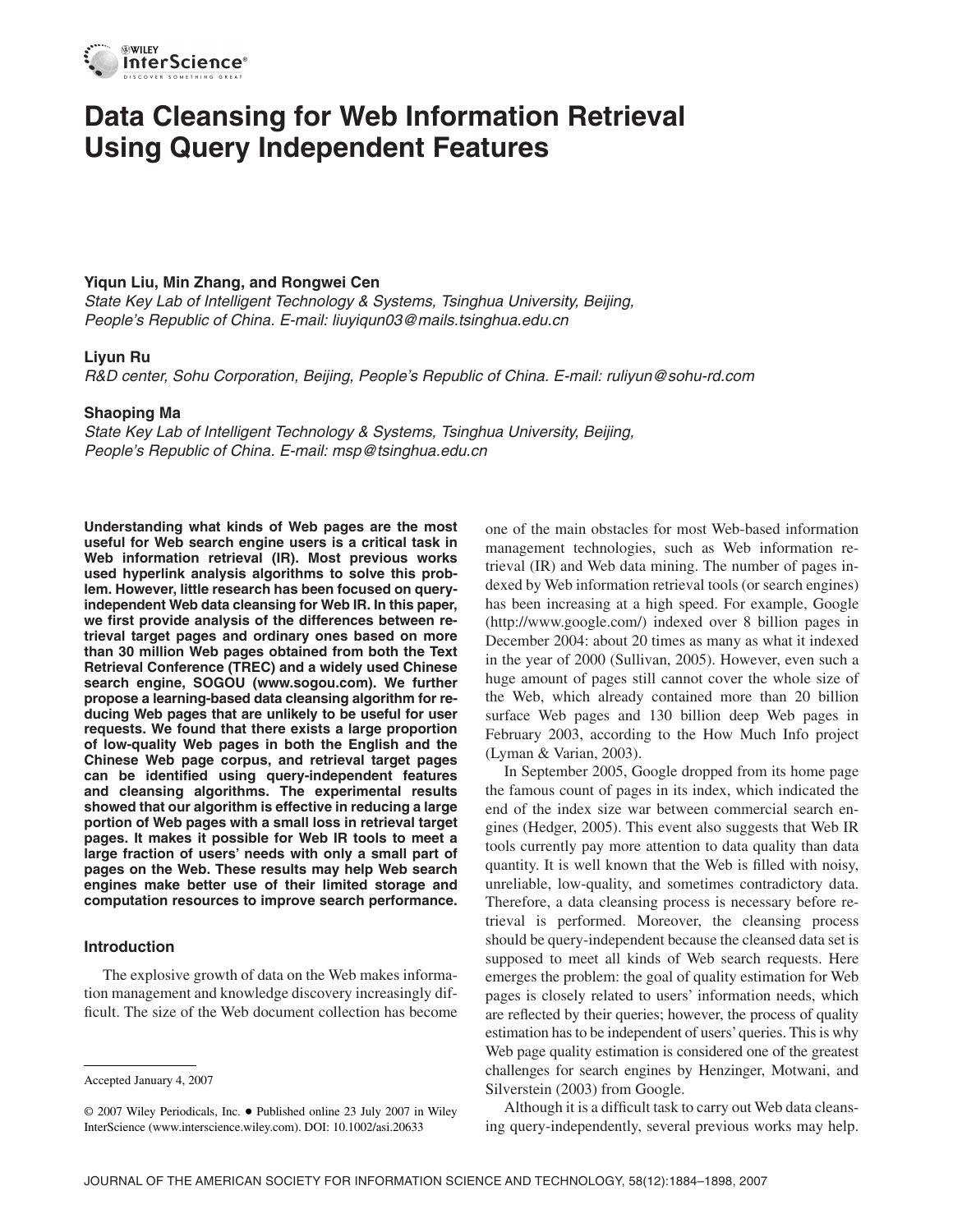For example, the success of PageRank (Brin & Page, 1998) and other hyperlink analysis algorithms such as HITS (Kleinberg, 1999) proves that it is possible to evaluate the importance of a Web page without query information. However, those hyperlink analysis algorithms estimate the quality of a Web page by its probability of being visited instead of its usefulness for a search engine user.

In order to cleanse Web data according to its importance for Web search users, we propose a novel data cleansing method: First, we try to find the differences between retrieval target pages (pages that can be answers for certain Web search queries, see Features of Retrieval Target Pages) and ordinary pages. The differences are located through an analysis of more than 37 million Web pages from bothanEnglish corpus (.GOV corpus adopted in TREC) and a Chinese corpus (collected by Sogou.com). According to statistical comparison, several query-independent features are found to be able to tell the differences between these two kinds of pages. Then a learningbased algorithm based on these features is designed to cleanse Web data using retrieval target page classification.

The main contributions of our work are the following:

- 1. A study of the query-independent feature of Web pages is conducted to draw a clear picture of the differences be-tween retrieval target pages and ordinary Web pages.
- 2. A learning-based method is proposed to locate high-quality Web pages automatically according to the chances of becoming retrieval target pages instead of the probabilities of being visited.
- 3. The possibility of achieving better retrieval performance with a cleansed page set is discussed.

The remaining part of the paper is organized as follows: Related Work gives a brief review of related work in Web data cleansing and Web page classification. Features of Retrieval Target Pages compares the differences between retrieval target pages and ordinary pages with query-independent feature analysis (with both commonly used features and newly proposed ones). Learning-Based Web Data Cleansing Algorithm describes the details of the data cleansing algorithm, including the query-independent features and the learning method. The experimental results are presented in Experimental Results and Discussions to assess the performance of our algorithm. Section 6 gives the conclusion of the paper and some possible future research issues.

# **Related Work**

### *Data Cleansing for Web Information Retrieval*

Search engine designers have realized the importance of data cleansing or Web page quality estimation for quite a long time. In 2003, Henzinger and associates (2003) from Google proposed that it would be extremely helpful for search engines to be able to identify the quality of Web pages independently of a given user's requests. However, because of lack of a large-scale Web page corpus, few researchers, aside from those in enterprises, paid much attention to related issues.

According to the work of Yi, Liu, and Li (2003), most studies in IR-oriented Web page data cleansing can be grouped into two categories: local-scale data cleansing and global-scale data cleansing. Local-scale cleansing is used to eliminate noise within an individual page, while global-scale cleansing deals with low-quality data with a size no smaller than that of a Web page.

There have been several works in local-scale Web data cleansing to meet the needs of Web data mining researchers. Even before the World Wide Web (WWW) appeared, there had already existed several studies in data cleansing for halfstructured document formats such as Bibtex. Currently, this kind of cleansing is often described as a two-stage process: partitioning a Web page into blocks, and then locating the useful blocks or discarding the useless ones. For Web page partitioning, many researchers have considered using the tag information and dividing a page on the basis of the type of tags (Buyukkokten, Garcia-Molina, & Paepcke, 2001; Kaasinen, Aaltonen, Kolari, Melakoski, & Laakko, 2000; Wong & Fu, 2000). Some techniques (Buttler, Liu, & Pu, 2001; Embley, Jiang, & Ng, 1999; Wong & Lam, 2004) are based on the analysis of both the layouts and the actual content of Web pages. Cai, Yu, Wen, and Ma (2003) used the layout structures to build the visual structure of a Web page and fulfill the partitioning task in terms of the visual structure. Besides using information inside a Web page, researchers tried to find the common style of noisy data inside a Web site (called Site Style Tree by Yi, Liu, & Li [2003]). With that method they partitioned the Web pages inside a site into main content blocks and noisy blocks. After a Web page is partitioned into several blocks, algorithms based on learning mechanisms (Song, Liu, Wen, & Ma, 2004) or based on hyperlink structure (Cai, He, Wen, & Ma, 2004) can be performed to locate the important blocks or cleanse the unimportant ones.

Most work on global-scale data cleansing has been based on the hyperlink structure of Web pages. Recently, many researchers have tried to improve existing hyperlink analysis algorithms such as PageRank (Brin & Page, 1998) and HITS (Kleinberg, 1999). This kind of analysis is based on two basic assumptions, according to suggested by Craswell and colleagues (Craswell, Hawking, & Robertson, 2001): a recommendation assumption and a topic locality assumption. It is assumed that if two pages are connected by a hyperlink, the page linked is recommended by the page that links to it (*recommendation*) and the two pages share a similar topic (*locality*). Hyperlink analysis algorithms are used by many commercial search engines (such as the work of Page, Brin, Motwani, & Winograd, 1998) and adopted by many researchers (such as Kumar, Raghavan, Rajagopalan, & Tomkins, 2006). These algorithms rely on these two assumptions, which only hold for an ideal Web environment. However, the WWW is currently filled with spam links and advertising links so the assumptions as well as the algorithms based on them are nott working very well. Abetter global-scale data cleansing algorithm should use additional information from both inside a page and across pages. However, to our knowledge, there has been little research on such an algorithm.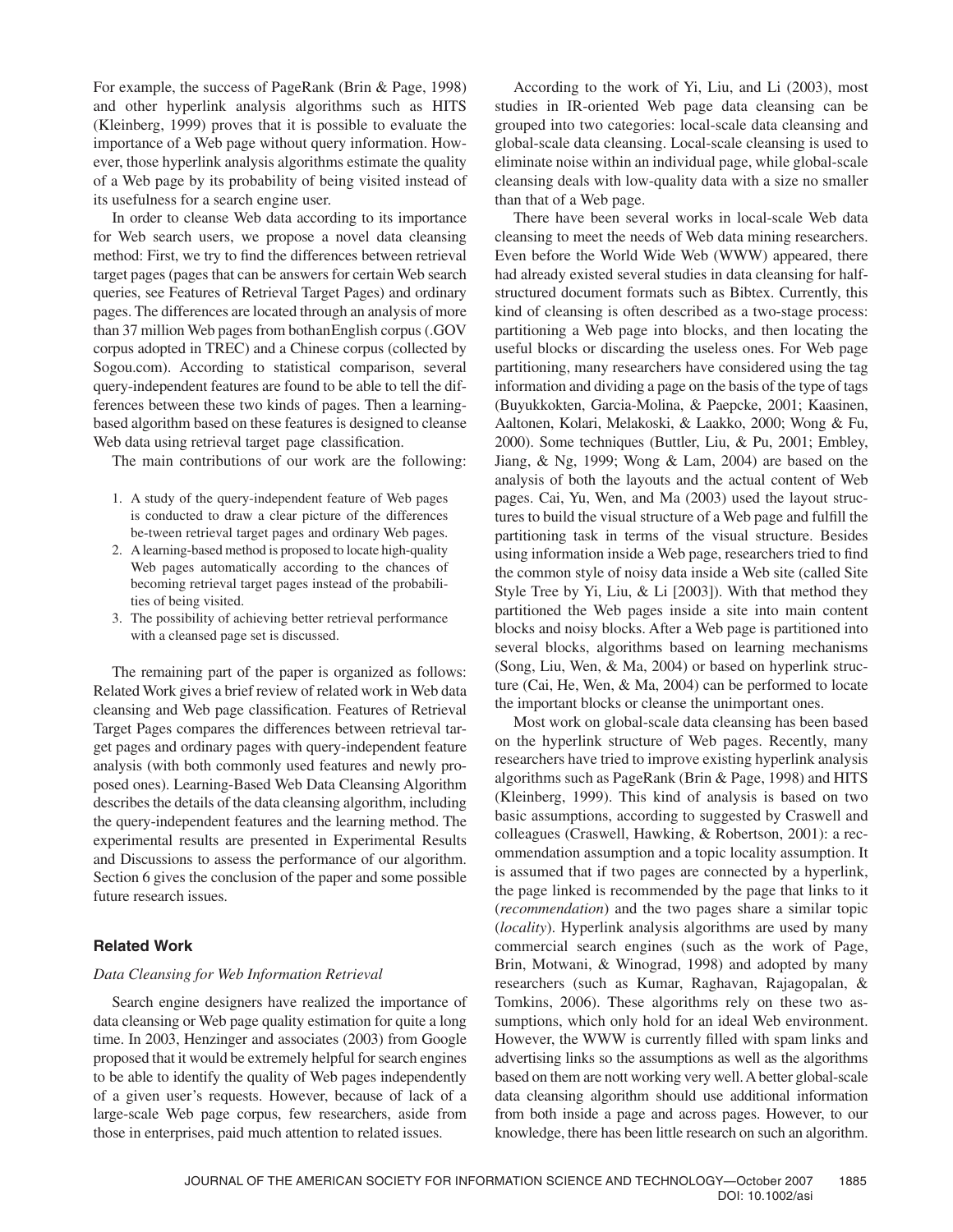Our data cleansing algorithm can be regarded as a globalscale one. It makes use of query-independent page features both from hyperlink analysis and from page layout analysis. These features are independent of user requests so that the cleansing process can be performed to estimate Web page quality in an offline way.

#### *High-Quality Web Page Classification*

Web page classification is adopted in our data cleansing algorithm to separate potential retrieval target pages from ordinary ones using query-independent features. The retrieval target page classification problem shares a similar difficulty with the Web page classification problem described by Yu, Han, and Chang (2004) in the lack of negative examples. Positive examples can be annotated by a number of assessors using techniques such as pooling (Hawking & Craswell, 2005). However, there may be many reasons why a Web page is not a high-quality one so a uniform sampling without bias is almost impossible.

Several learning mechanisms based on unlabeled data and a number of positive examples are proposed to accomplish the task of Web page classification. Techniques such as PEBL learning framework (Yu et al., 2004), semisupervised learning (Nigam, McCallum, Thrun, & Mitchell, 2000), singleclass learning (Denis, 1998), and one class support vector machine (OSVM) (Manevitz & Yousef, 2002) have been adopted to solve the problem. These algorithms prove to be effective in dealing with traditional Web page classification problems. However, they may not be applicable for retrieval target page classification for the following reasons.

- 1. They are not designed for low dimensionality and highdensity instance space, which are essential issues for retrieval target page classification (the number of queryindependent features is usually small, but the number of instances is huge).
- 2. Several of these algorithms require the knowledge of positive instance proportion within the universal set, which is not available for retrieval target classification.
- 3. These algorithms are usually time-consuming so they are not suitable for the task of cleansing billions of pages required by search engines.

Unlike these algorithms, our data cleansing approach is based on the naive Bayes learning method (Mitchell, 1997, chap. 6), which is believed to be both effective and efficient for low-dimensional instance spaces. Besides, our method doesnotrequirepriorknowledgeoftheoriginaldataset.Finally, our method is the application of query-independent features from both inside a page and across pages, which involves more information than hyperlink analysis algorithms.

# **Features of Retrieval Target Pages**

# *Types of Retrieval Target Page*

According to Sullivan (Sullivan, 2003), commercial search engines deal with millions of user requests each day. The huge number of user request produces a large variety in queries and corresponding retrieval target pages. However, these target pages are believed to share something in common such as their popularity and reliability. These common attributes result in the queryindependent features we present in Query-Independent Features of Retrieval Target Pages.

Before analyzing the differences between retrieval target pages and ordinary ones, we first draw a clear picture of what a retrieval target page is. On the basis of the query log analysis of Alta Vista, Broder (2002) and Rose and Levinson (2004) grouped Web search queries into three categories: navigational, informational, and transactional queries. The relationships among these three kinds of queries and their corresponding target pages are shown in Table 1.

This classification categorization is from a large-scale search engine survey. It is accepted by most Web search researchers and is adopted by the recent Text Retrieval Conference (TREC) Web tracks (Hawking & Craswell, 2002; Hawking & Craswell, 2003; Craswell & Hawking, 2004).

The major difference between navigational and informational/transactional type queries is whether the user has a fixed search target page or not. For navigational type queries, the user has a fixed search target and the search purpose is to reach a particular Web page. On the other hand, when the user submits an informational or transactional type query, he or she does not have a fixed search target page. Instead, the user has a more general search purpose and wants to get some information or service sources on a certain topic.

Navigational type query is related to two types of search tasks: home page finding (target page is a home page) and named page finding (target page is a particular page described by its name, called *named page*). The Web search task handling informational and transactional type queries is usually called *topic distillation* and its corresponding target page is called the *key resource*. To be a key resource, a page should be a good entry point to a Web site. This site should provide credible information on a certain topic. It should be principally devoted to the topic and not be part of a larger site that is also principally devoted to the topic (this definition is from Hawking & Craswell, 2003). According to this definition, most home pages belong to the category of key resources because almost all of them are entry pages that can meet the needs specified. Then we can classify the Web search target page (including home pages, named pages, and key resources)

TABLE 1. Query types and their corresponding search tasks/target pages (based on Broder, 2002), in addition with search tasks and target page types (according to Craswell & Hawking, 2004).

| Query type                      | Search task                             | Target page type     | Proportion   |
|---------------------------------|-----------------------------------------|----------------------|--------------|
| Navigational                    | Named page finding<br>Home page finding | Named page           | About $20\%$ |
| Informational/<br>transactional | Topic distillation                      | Key resource<br>page | About 80%    |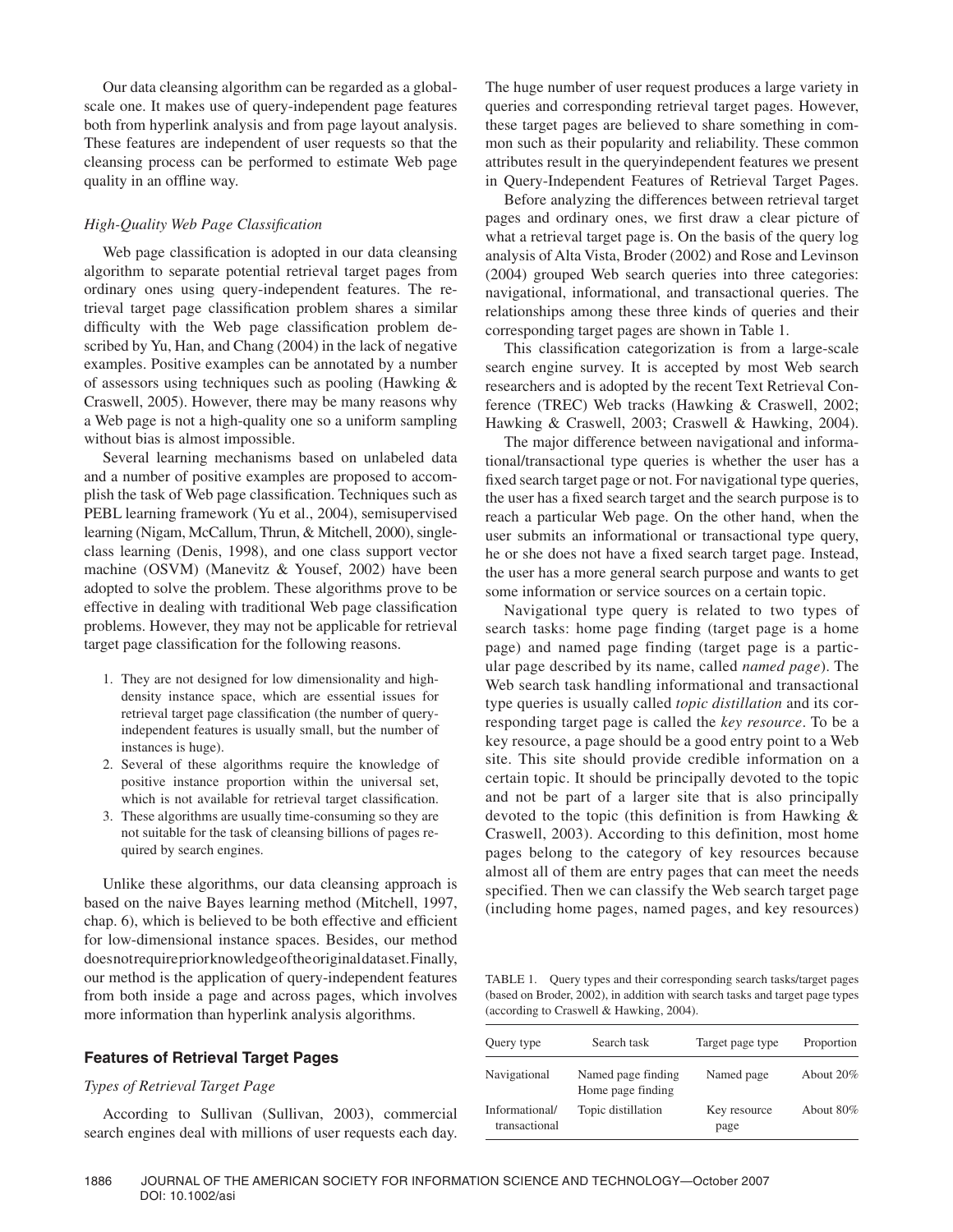into one of two categories, named page or key resource, as shown in Table 1.

There can be two approaches to the Web data cleansing task: reducing useless pages or locating retrieval target ones. Reducing useless pages may be difficult because a Web page can be useless for various reasons: redundancy, spam, false information, and so on. Therefore, it would be difficult to pick up all kinds of useless pages. And failing to reduce a single kind of useless pages may lead to the failure of the whole cleansing task. In this case, it will be a better idea to focus on finding high-quality pages since only retrieval target pages are regarded as important for IR-oriented Web data cleansing tasks. However, although the number of retrieval target types is much smaller than that of useless Web page types, there are also two types of retrieval target pages: navigational pages and informational pages. Should they be treated separately? What are the differences between retrieval target pages and ordinary pages? We answer these questions in terms of statistical analysis of large-scale Web page corpora.

## *Query-Independent Features of Retrieval Target Pages*

Each Web page has several features that are independent of search engine users' requests (see Table 4 for examples). Most of these features are irrelevant to page content, such as in-link number, out-link number, PageRank value, and URL length; some features are content-correlated, such as encode information and length of in-link anchor text. All these features cannot be customized by search engine users so they are called *query-independent features*.

If we want to conduct data cleansing independently of user queries, it is natural to make use of these features because they are independent of user queries. However, there has been no research on the differences in query-independent features between retrieval target pages and ordinary pages as far as we know. In our research, we have found out that these features can tell the differences between retrieval target pages and ordinary pages according to our analysis of large-scale Web page corpora.

We analyzed two differentWeb page corpora: the .gov corpus<sup>1</sup>, which is made up of 1.2 million English Web pages, and the sogou corpus, which contains 37 million Chinese Web pages.<sup>2</sup> Some characteristics of these two corpora are shown in Table 2.

.GOV is a TREC (http://trec.nist.gov/) test collection, which served in TREC Web tracks between 2003 and 2004. This corpus is well organized and many Web IR researches have been performed based on it. However, it was crawled 5 years ago and only pages in .gov domain were collected. This may be a limitation of the research that uses this corpus alone for experiments.

TABLE 2. Statistics of the .GOV and SOGOU corpora.

| Number                                                                                                 | of pages Language | size doc size limit | Total Average Domain Crawling<br>time |
|--------------------------------------------------------------------------------------------------------|-------------------|---------------------|---------------------------------------|
| GOV 1,247,753 English 18.1 G 15.2 k .gov<br>SOGOU 37,205,218 Chinese 558.0 G 15.0 k No limit Nov. 2005 |                   |                     | Early 2002                            |

In order to get a more recent and representative Web test collection for our data cleansing research, we collected the SOGOU corpus by randomly sampling pages from the Web page collection indexed by Sogou.com. The size of the SOGOU collection is about 4.3% of the whole Chinese Web, which contained about 870 million Web pages at the end of 2005 according to a China Internet Network Information Center (CNNIC) report.<sup>3</sup> It is not limited to a specific domain and thus is more practical than the .gov data set. Although the Chinese Web collection may be seen as a specific collection in an international context, most conclusions should not change much in a multilanguage environment if the query-independent features we selected are not specific to Chinese.

Generally speaking, .GOV was collected from .gov domain only, so the overall page quality is higher than that of SOGOU, which is constitutive of pages crawled from all domains. But the latter corpus is more recent and more representative.

We build retrieval target page sample sets for both corpora. These sets serve as positive examples in the learning process. The sample set for .GOV is selected from TREC2003–2004 Web track answers (Craswell & Hawking, 2004; Hawking & Craswell, 2003) and the sample set for SOGOU corpus is labeled by three assessors using pooling technology<sup>4</sup> (Hawking & Craswell, 2005). We use the following steps to get a sample of the retrieval target page set:

- 1. Collect a number of user requests that can represent a majority of user interests.
- 2. Crawl search results for these requests from several popular search engines and build a result pool for each request with these results.
- 3. Assess whether one result can be regarded as a retrieval target page for a given request and form a retrieval target page sample set.

In this way the quality and uniformity of retrieval target page sampling depend on whether the selected user requests can represent most user interests. TREC Web track offers several hundreds of queries collected from search engine logs or designed by assessors. Further, we collected 650 queries from SOGOU search logs to represent users' search requests in several popular fields, such as film/TV stars, songs, software, movies, novels, PC/TV games, people's

<sup>1</sup> Detail information is online at http://es.csiro.au/TRECWeb/govinfo.

html.<br><sup>2</sup> A simplified version is available online at http://www.sogou.com/labs/ dl/t.html.

<sup>3</sup> This report is available online at http://www.cnnic.cn/download/2006/ 20060516.pdf. However, there are no editions in other language.

<sup>&</sup>lt;sup>4</sup> The pool of possible retrieval target pages is built using five well-known Chinese search engines: Baidu.com, Google.com, Yisou.com, Sogou.com, and Zhongsou.com.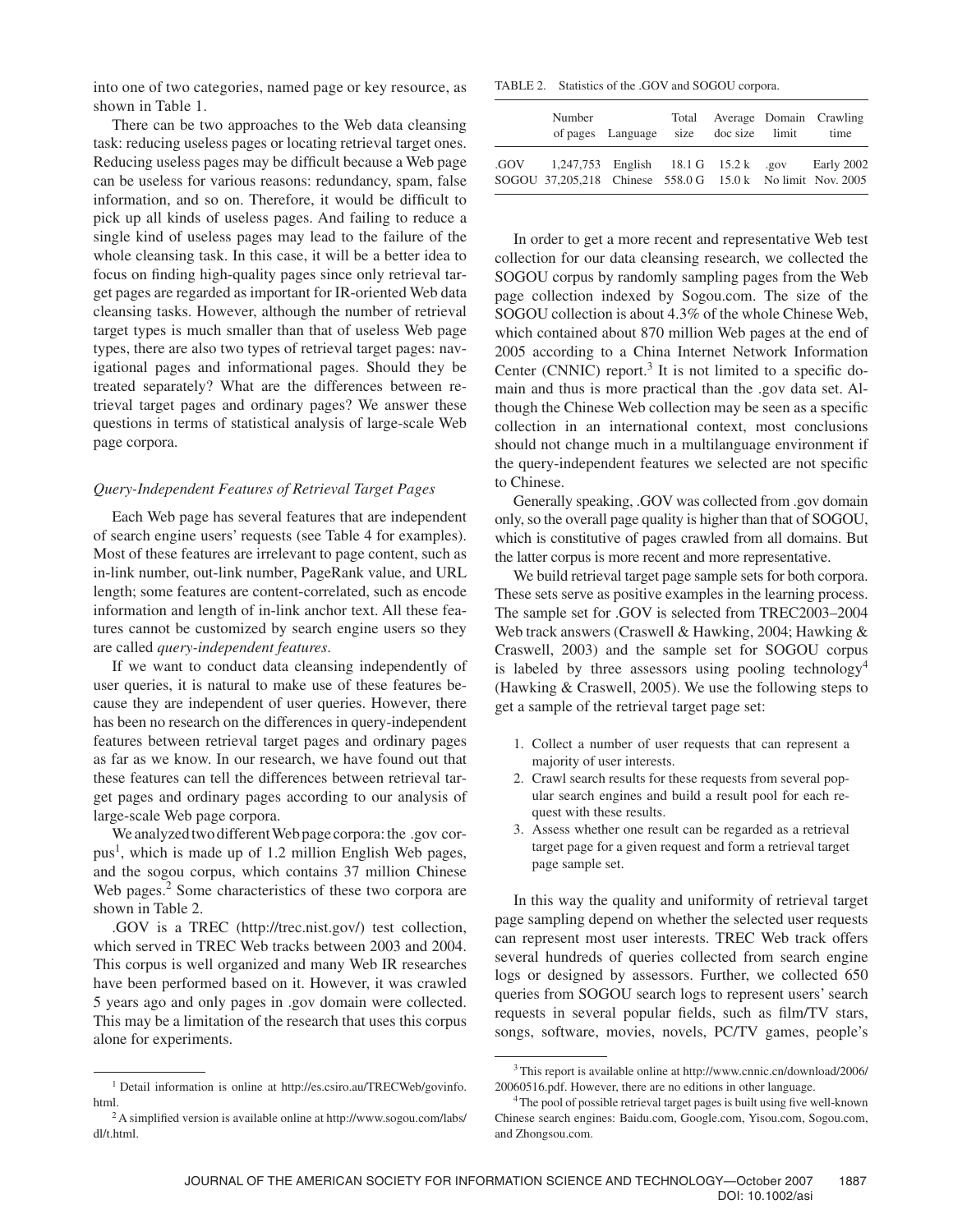names, news topics, positions, and sports. With these queries, we built a retrieval target page sample set that contains 2,631 pages for .GOV and 48,930 pages for SOGOU. We used about half of these pages for testing the effectiveness of the data cleansing algorithm (1,732 pages for .GOV, 24,927 pages for SOGOU) and the others for algorithm training.

The training and test sets for SOGOU corpus are the largest retrieval target page set ever used by Web IR researchers to our knowledge. However, it is unavoidable that these sample sets can only cover a tiny part of potential user requests proposed to Web search engines. Fortunately, search user requests can be grouped in three categories and it is possible to organize a uniform sampling of these three kinds of queries. Our training sets in both SOGOU and .GOV corpora are designed to cover all three kinds of Web search queries, informational, navigational, and transactional. The fractions of these query types are set according to practical Web search environments (see Table 1) so our page sets are believed to be the most reliable retrieval target page sample sets ever used.

Besides, we only adopted query-independent features in our data cleansing algorithm. This means although retrieval target pages are collected through queries, there is no relationship between the query content and the retrieval target page attributes we found. There are enough retrieval target pages representing all query types. Therefore, the sampling can be regarded as a simulation of the practical users' requests in our data cleansing algorithm training process.

With analysis into the corpora and corresponding retrieval target sample sets, we found that retrieval target pages have totally different query-independent features from ordinary ones. The correlation values<sup>5</sup> between retrieval targets and ordinary pages in several query-independent features are shown in Figure 1 for .GOV corpus.

In Figure 1, we use five query-independent features to show the differences between retrieval target pages and ordinary pages. These features are Doc Length (number of words in a certain Web page), anchor length (number of words in in-link anchor text for a certain Web page), PageRank (obtained using the algorithm described by Brin & Page [1998]), Indegree (number of in-links), and Outdegree (number of out-links). We can make the following observations from the statistics shown in Figure 1:

1. Retrieval target pages and ordinary pages have different statistical distributions in values of query-independent features. Take PageRank, for example: the correlation value between named page and ordinary page is 0.07, which represents a lack of correlation.



FIG. 1. Differences in qurey-independent feature distributions represented by correlation values. The category axis show query-independent features.

2. The two kinds of retrieval target pages, that is, named pages and key resource pages, are similar in these queryindependent features. The correlation values of all five features between named pages and key resource pages are all above 0.8, indicating that these two kinds of pages are positively correlated. This means although these two kinds of retrieval target pages are from different search requests, we should treat retrieval target pages as a whole instead of separately in Web-IR oriented data cleansing research.

In order to find out how the retrieval target pages behave differently than ordinary pages, we look into the in-degree (the number of in-link count for a Web page) distribution of Web pages in both corpora. The statistical distribution of the in-degree value is shown in Figure 2. In-degree is analyzed because it is an important feature for Web IR-oriented research and one of the key factors in hyperlink structure analysis algorithms.



FIG. 2. Different In-degree distributions of retrieval target and ordinary pages in (a) SOGOU corpus and (b) .GOV corpus.

<sup>&</sup>lt;sup>5</sup> Correlation value is defined as  $Cov(X,Y)/\sigma_X \cdot \sigma_Y$ , in which Cov(*X*, *Y*) represents the covariance value of arrays *X* and *Y*. It is used to describe the relationship between two or more variables. Correlation coefficients can range from  $-1.00$  to  $+1.00$ . The value of  $-1.00$  represents a perfect negative correlation while a value of  $+1.00$  represents a perfect positive correlation. A value of 0.00 represents a lack of correlation.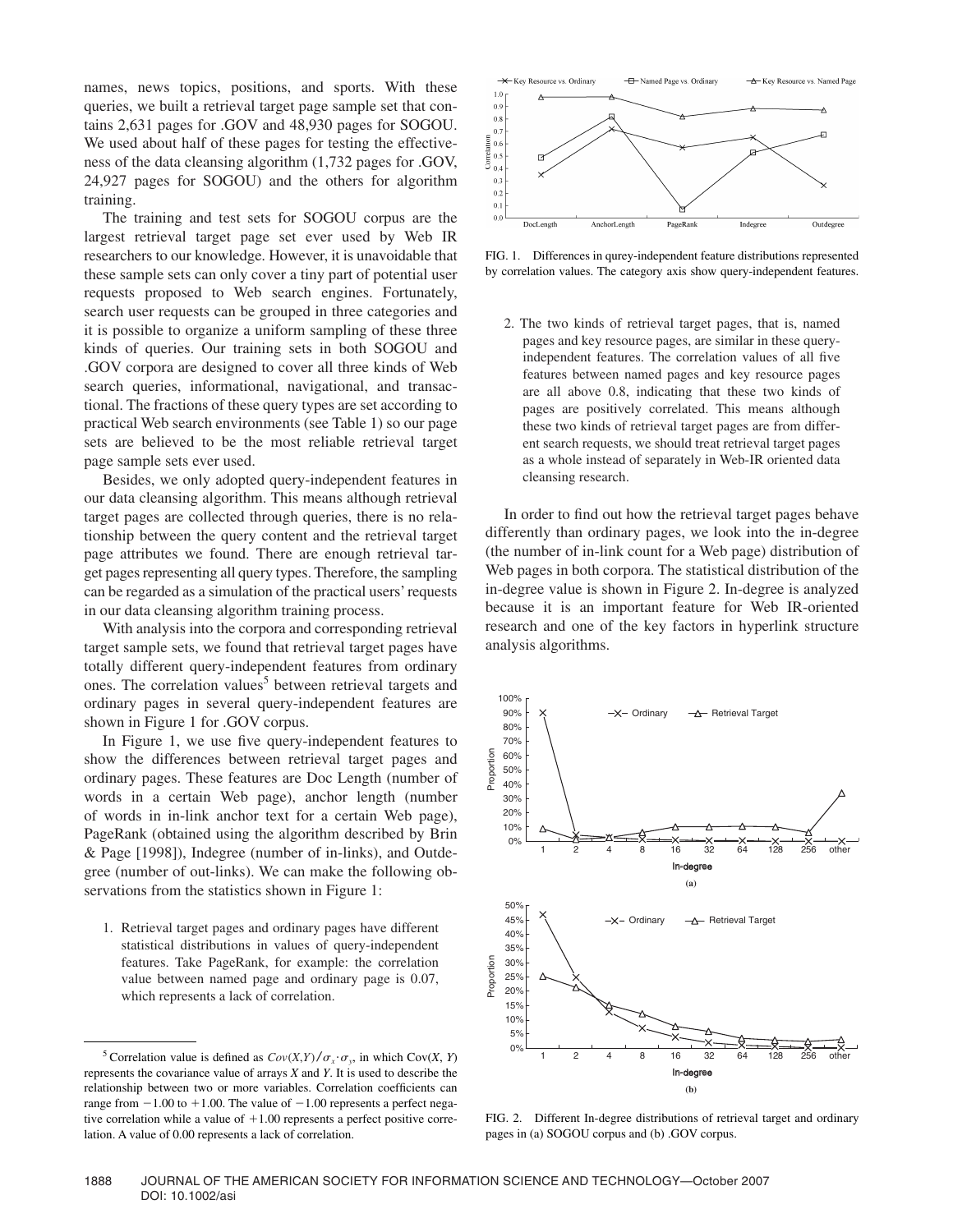In Figure 2, most ordinary Web pages have a small number of in-links in both corpora. About 90% of Web pages in SOGOU and 50% of pages in .GOV have fewer than two in-links according to the statistics. However, retrieval target pages have much higher in-degrees: 90% retrieval targets in SOGOU and 75% in .GOV have more than two in-links. This can be explained by the fact that retrieval targets are welcomed not only by search users but also by other Web sites and pages. We also found that pages in .GOV generally had more in-links than those in SOGOU; therefore, .GOV pages are more popular. This difference is due to the different construction strategies of these two corpora. .GOV is designed to collect high-quality pages. Therefore, its collection is limited to .gov domain, in which Web page quality is higher than in the whole Web. Meanwhile, SOGOU is collected to build a representative Web collection for the whole Chinese Web so the loss in page quality can be foreseen.

Besides the hyperlink structure related features, we have several other sources of information to identify the differences, such as the DocLength feature, which is shown in Figure 1. Table 3 shows two other content-related features that can be used to separate retrieval target pages from ordinary ones.

According to Table 3, few retrieval targets have uniform resource locators (URLs) with question marks. It indicates that the information from dynamic Web pages (URL with a "?" always identify a dynamic page) is not as acceptable for users as the static Web pages. This may be caused by the low quality in forum or blog content, which is usually presented on dynamic pages. We can also see in Table 3 that the percentage of non-GBK (Chinese Internal Code Specification) encoded retrieval target page is very low. It may be explained by the fact that Sogou.com is a Chinese search engine and users mainly pay attention to Web pages written in simplified Chinese.

On the basis of the statistical analysis mentioned earlier, we found that retrieval target pages behave differently than ordinary ones in a number of query-independent features. These features are listed in Table 4 our learning-based data cleansing algorithm depends on them to cleanse Web data for information retrieval researches.

# **Learning-Based Web Data Cleansing Algorithm**

There are already several studies into positive-examplebased Web page classification according to the section High-

TABLE 3. Content-related features of retrieval target pages and ordinary pages.

|                                         | Ordinary page | Retrieval target page |
|-----------------------------------------|---------------|-----------------------|
| URL contains a<br>question mark $("?")$ | 13.06%        | 1.87%                 |
| Encode is not GBK <sup>a</sup>          | 14.04%        | $1.39\%$              |

a GBK represents Chinese Internal Code Specification. It is widely adopted by Chinese Web sites in mainland China.

Quality Web Page Classification. These works, such as the PEBL learning framework (Yu et al., 2004), improved traditional learning algorithms. Our previous work attempted to adopt these algorithms into Web data cleansing but with limited success. In 2004 (Liu, Zhang, & Ma, 2004), we succeeded in reducing 80% of .GOV pages with the ID3 decision tree algorithm. A majority of Web retrieval requests (informational/transactional type queries) also had better performance in the cleansed data set than in the whole corpus. However, decision tree learning requires knowledge about the proportion of positive examples in the corpus, which is difficult to obtain. In 2005 (Liu, Wang, Zhang, & Ma, 2005), we applied the K-means algorithm to prevent the positive proportion problem and selected about half of .GOV pages to gain retrieval performance similar to that with the whole corpus with a general purpose Web search test set. However, the K-means based algorithm suffers the problem of low time efficiency and is not suitable for practical application.

In this study, we adopt the naive Bayesian learning algorithm (Mitchell, 1997, chap. 6) to solve the retrieval target page classification problem because it is among the most practical and effective approaches for the problem of learning to classify text documents or Web pages. It can also provide explicit probabilities of whether a Web page is a retrieval target page, which can be potentially adopted in result ranking of search engines. We can also estimate the quality of a Web page according to the probabilities.

For the problem of retrieval target page classification, we consider two cases, the case when classification is based on only one feature and the case when multiple features are involved.

Case 1: Single feature analysis. If we adopt only one query-independent feature *A*, the probability that a Web page *p* with feature *A* is a retrieval target page can be denoted by

$$
P(p \in Target \, page \, | p \, has \, feature \, A). \tag{0}
$$

We can use the Bayes theorem to rewrite this expression as

 $P(p \in Target \, page | p \, has \, feature \, A)$ 

$$
= \frac{P(p \text{ has feature A} | p \in Target \text{ page})}{P(p \text{ has feature A})}
$$
  
× P(p \in Target \text{ page}) \t(1)

In equation (1),  $P(p \in Target \, page)$  is the proportion of retrieval target pages in the whole page set. As mentioned, this proportion is difficult to estimate in many cases, including our problem of retrieval target page classification. However, if we just compare the values of  $P(p \in Target \ page \ |$ *p* has feature A) in a given Web page corpus,  $P(p \in Target$ *page*) can be regarded as a constant value and would not affect the comparative results. So in a fixed corpus such as .GOV/SOGOU, we can rewrite equation (1) as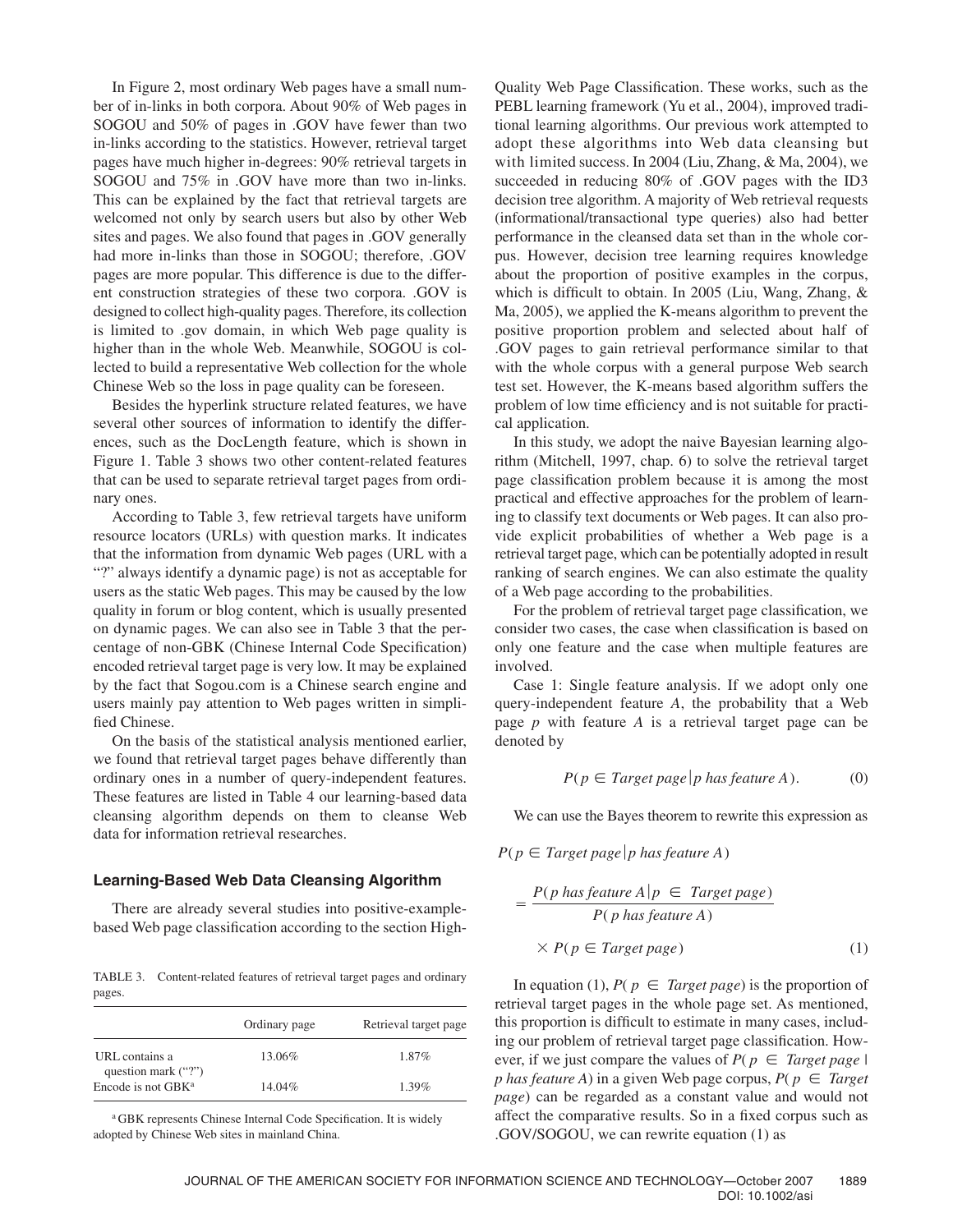TABLE 4. Query-independent features applied in our cleansing experiments.

|                                      | Features          | Explanation                                                          |
|--------------------------------------|-------------------|----------------------------------------------------------------------|
| Content-related features             | DocLength         | Number of words in a Web page                                        |
|                                      | AnchorLength      | Number of words in a Web page's in-link anchor text                  |
|                                      | URLLength         | Number of dashes "/" in a Web page's URL                             |
|                                      | PageSize          | Storage size of a Web page                                           |
|                                      | CopyNumber        | Number of mirror copies of a Web page                                |
|                                      | <b>URL</b> format | Whether a URL contains a question mark                               |
|                                      | Encode            | Whether the encode of a Web page is GBK                              |
| Hyperlink structure-related features | Outdegree         | Number of out-links of a Web page                                    |
|                                      | Indegree          | Number of in-links of a Web page                                     |
|                                      | PageRank          | PageRank value calculated according to algorithm (Brin & Page, 1998) |
|                                      | In-Site-Outdegree | Number of links from a Web page to other pages in the same site      |

$$
\propto \frac{P(p \text{ has feature A} | p \in Target \text{ page})}{P(p \text{ has feature A})}
$$
 (2)

Now consider the terms in equation (2); *P*(*p has feature A* |  $p \in Target \, page$ ) can be estimated using the proportion of *A*-featured pages in the retrieval target page set. *P*(*p has feature A*) equals the proportion of the pages with feature *A* in a given corpus. Here we obtain

$$
P(p \text{ has feature } A | p \in Target \text{ page})
$$
  
\n
$$
P(p \text{ has feature } A)
$$
  
\n
$$
= \frac{\# P(p \text{ has feature } A \cap p \in Target \text{ page})}{\# (Target \text{ page})}
$$
  
\n
$$
\frac{\# (p \text{ has feature } A)}{\# (CORPUS)}
$$
 (3)

If the user query set is large enough to represent most user interests, the sampling of retrieval target page can be regarded as an approximately uniform process. Therefore, we can rewrite the numerator of (3) as

$$
\frac{\# P(p \text{ has feature A} \cap p \in Target \text{ page})}{\# (Target \text{ page})} =
$$
\n
$$
\frac{\# P(p \text{ has feature A} \cap p \in Target \text{ page sample set})}{\# (Target \text{ page sample set})} \tag{4}
$$

Substituting expressions (3) and (4) into (2), we obtain

$$
P(p \in Target \ page | p \ has \ feature \ A) \propto
$$
  
\n
$$
\frac{\# P(p \ has \ feature \ A \cap p \in Target \ page \ sample \ set)}{\# (Target \ page \ sample \ set)}
$$
  
\n
$$
\frac{\# (p \ has \ feature \ A)}{\# (CORPUS)}
$$
 (5)

Since all terms in (5) can be obtained by statistical analysis on a Web page corpus, we can calculate the probability

 $P(p \in Target \, page \, | p \, has \, feature \, A)$  of being a retrieval target for each page according to this equation.

> Case 2: Multiple feature analysis. If we use more than one feature to classify retrieval target pages, the naive Bayes theorem assumes that the following equation holds:

$$
P(p \text{ has feature } A_1, A_2, \dots, A_n | p \in Target \text{ page})
$$
  
= 
$$
\prod_{i=1}^n P(p \text{ has feature } A_i | p \in target \text{ page})
$$
 (6)

For the problem of page classification with query-independent features, we further found that the following equation also approximately holds according to Table 5.

$$
P(p \text{ has feature } A_1, A_2, \dots, A_n)
$$
  
= 
$$
\prod_{i=1}^{n} P(p \text{ has feature } A_i)
$$
 (7)

This means for the features in Table 5, the attribute values adopted in the retrieval target page classification process are independent as well as conditionally independent given the target value.

The correlation values in Table 5 show that these features are approximately independent of one another. This may be explained by the fact that these features are obtained from different information sources and thus have little chance affecting one another. In other words, the following equations hold approximately for the retrieval target page classification task according to the naive Bayes assumption and our statistical analysis:

 $P(p \in Target \, page \, | p \, has \, feature \, A_1, A_2, \ldots, A_n)$ 

$$
= \frac{P(p \text{ has feature } A_1, A_2, \dots, A_n | p \in \text{target page}) P(p \in \text{target page})}{P(p \text{ has feature } A_1, A_2, \dots, A_n)}
$$

$$
\approx \prod_{i=1}^n \frac{P(p \text{ has feature } A_i | p \in \text{target page}) P(p \in \text{target page})}{P(p \text{ has feature } A_i)}
$$

$$
= \prod_{i=1}^n P(p \in \text{Target page} | p \text{ has feature } A_i)
$$
(8)

### 1890 JOURNAL OF THE AMERICAN SOCIETY FOR INFORMATION SCIENCE AND TECHNOLOGY—October 2007 DOI: 10.1002/asi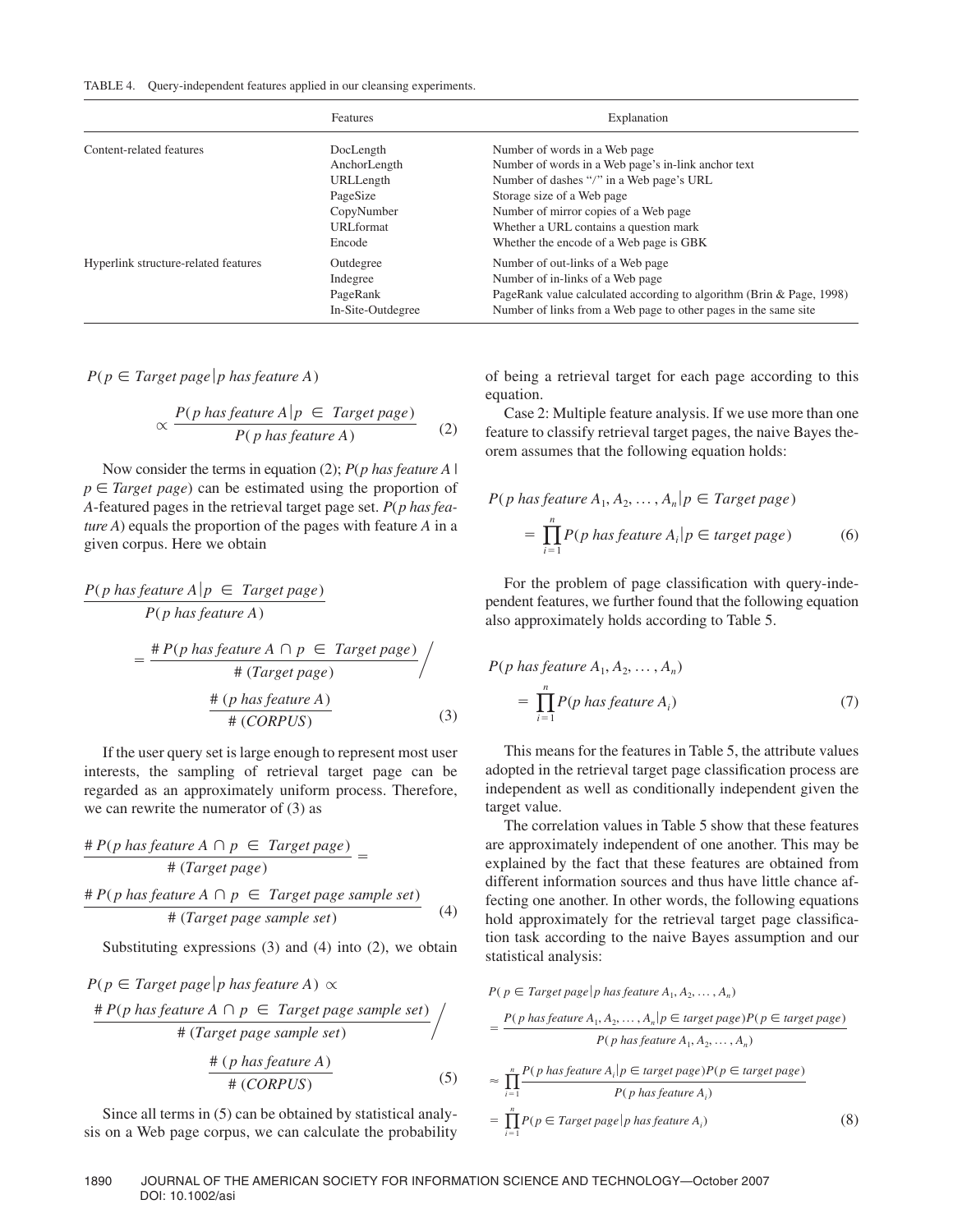TABLE 5. Correlation values between query-independent features of Web page.

|                   | <b>URL</b> Format | Encode | PageRank | Cluster | DocLength | URL Length | Indegree |
|-------------------|-------------------|--------|----------|---------|-----------|------------|----------|
| <b>URL</b> format | 1.00              | 0.15   | 0.15     | 0.01    | 0.04      | 0.10       | 0.00     |
| Encode            |                   | 1.00   | 0.20     | 0.00    | 0.06      | 0.30       | 0.00     |
| PageRank          |                   |        | 1.00     | 0.01    | 0.06      | 0.03       | 0.05     |
| CopyNumber        |                   |        |          | 1.00    | 0.01      | 0.10       | 0.00     |
| DocLength         |                   |        |          |         | 1.00      | 0.04       | 0.00     |
| URLLength         |                   |        |          |         |           | 1.00       | 0.02     |
| Indegree          |                   |        |          |         |           |            | 1.00     |

If we substitute  $(5)$  into  $(8)$ , we can get the following equation, which is fit for multifeature cases:

$$
P(p \in Target \, page \, | p \, has \, feature \, A_1, A_2, \ldots, A_n)
$$

$$
\propto \prod_{i=1}^{n} \left( \frac{\# (p \text{ has feature } A_i \cap p \in Target \text{ page sample set})}{\# (Target \text{ page sample set})} / \frac{\# (p \text{ has feature } A_i)}{\# (CORPUS)} \right)
$$
\n(9)

According to this equation, the probability of a Web page's being a retrieval target can be calculated with information from the Web corpus and its corresponding retrieval target sample set. As mentioned previously, we construct retrieval target sample sets for .GOV/SOGOU corpus and we select several query-independent features (shown in Table 5). Therefore, it is possible for us to use the algorithm to accomplish the classification task.

#### **Experimental Results and Discussions**

#### *Evaluation Methods*

To our knowledge, there has been little research on the evaluation of IR-oriented Web data cleansing. In our previous works (Liu et al., 2004; Liu et al., 2005), we chose the retrieval target page recall rate for a cleansed page set as the evaluation metric. If the cleansed size is significantly smaller than that of the original set while retrieval target recall is above a threshold *T*, we regard the cleansing method as an effective one. *T* is set according to practical application requirements. Although this simple method can prove the effectiveness of a certain method, it has difficulties in determining which cleansing method has better performance. There is a trade-off between cleansed corpus size and high-quality page recall. For example, one can improve recall simply by cleansing fewer pages, but doing so can increase the cleansed set size. This means we should take both factors into consideration while evaluating data cleansing methods.

In order to solve this problem of IR-oriented data cleansing evaluation, we proposed a new metric, called *high-quality page average recall* (*AR*). When Web pages in a certain corpus are ranked using a certain data cleansing method, average recall of high-quality pages is the mean of the recall scores after each page counted.

$$
AR = \sum_{i=1}^{\#(Original\ Set)} Recall(i) \Big/ \# (Original\ Set) \quad (10)
$$

Similar to the famous IR evaluation metric average precision (*AP*), *AR* is a summary measure of a ranked page list. *AR* can also be calculated by averaging the high-quality page recall values at various points of cleansed set size because the following equation holds:

$$
AR = \sum_{i=1}^{\#(Original Set)} Recall(i) / \# (Original Set)
$$
  
= 
$$
\int_{0}^{1} Recall(s)ds, \quad s = \#(Clensed Set) / \#(Original Set)
$$
 (11)

This means *AR* value can be calculated with the area under the *Size-Recall* curves. A set of such curves are shown in Figure 3. The category axis is the percentage of retained Web pages in the original set after data cleansing. The value axis is the percentage of retained high-quality pages after data cleansing.

In Figure 3, each curve shows the performance of a certain kind of data cleansing algorithm. If we use  $Area(C_i)$  to represent the area under curve  $C_i$ , then we have

$$
Area(C1) > Area(C2) > Area(C3).
$$
 (12)

This means the following equation also holds according to equation 11:

$$
AR(C1) > AR(C2) > AR(C3). \tag{13}
$$



FIG. 3. AR calculation with cleansed size-recall curves.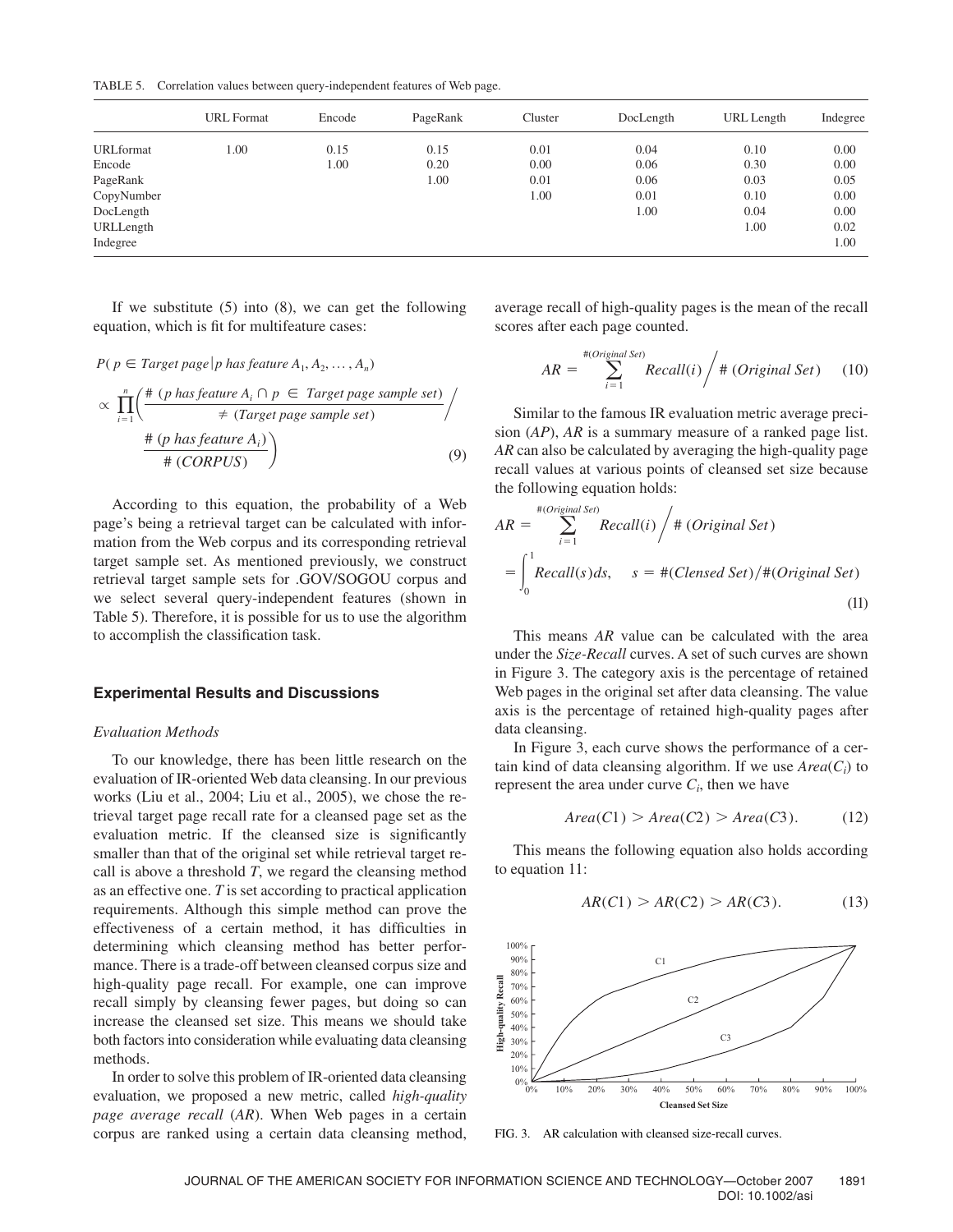We can get the same conclusion by analyzing these three algorithms represented by the curves. For example, *C*1 corresponds to an effective data cleansing algorithm because with a small cleansed set size (such as 10%), it can cover a more than average number of high-quality pages (about 35%). *C*2 shows a random sampling method of Web pages because the high-quality page recall increases linearly with the cleansed set size and its *AR* value is equal to 1/2. *C*3 can be regarded as showing a low-quality page identification method, because it retains almost no high-quality pages when cleansed set size is small (below 30%).

From equation (11) and Figure 3 we can see that *AR* is related to both cleansed set size and high-quality recall values. This means AR contains both cleansed-size-oriented and recalloriented aspects and is suitable for the task of Web page data cleansing evaluation.

#### *Data Cleansing Experimental Results*

As mentioned in Query-Independent Features of Retrieval Target Pages, we keep about half of the retrieval target sample pages for testing our data cleansing algorithm. The algorithm's effectiveness is examined by the following means: First, we see whether this algorithm can pick up high-quality pages. We then compare the performance of the query-independent features applied in the algorithm to find out which one plays the most important role in data cleansing. Retrieval performance of the cleansed Web set is also examined. At last, we will check out whether this algorithm can separate low quality or even spam pages as well.

*High-quality page classification.* Figure shows the distribution of the probabilities of being retrieval targets for pages in .GOV corpus.

In Figure 4, the  $X$  axis is the probability of being a key resource page, which belongs to one kind of retrieval target pages; the Y axis is the probability of being a named page, which belongs to the other kind of retrieval target pages. As mentioned in Types of Retrieval Target Page, retrieval target pages can be grouped into these two kinds of pages.

We can see that pages in the retrieval target test set (marked using circle ? and triangle ?) have higher probabilities according to our algorithm (almost all these pages are



FIG. 4. Distribution of the probabilities of being retrieval target pages in .GOV corpus.

located in the dashed rectangle). Meanwhile, part of ordinary pages (marked with  $\times$ ) is not highly evaluated by our algorithm (outside the dashed rectangle). We can also find several ordinary pages mixed with retrieval target pages in the dashed rectangle. This can be explained by the fact that we cannot include all high-quality pages in our test set, and pages with high probabilities may also be high-quality pages.

Table 6 shows the cleansed corpus size and its corresponding retrieval target page recall for .GOV and SOGOU corpora.

From the statistics in Table 6, our data cleansing algorithm can retain most retrieval target pages while significantly reducing corpus size. A large proportion (95.53% in .GOV and 92.73% in SOGOU) of retrieval target pages remain in the cleansed corpus. However, there is a difference in the cleansed sizes when the algorithm is applied to different corpora. Only less than 5% pages are regarded as important by the algorithm for the SOGOU corpus while 52% pages are retained for .GOV. It may be explained by the fact that the data quality of .GOV corpus is much higher than that of SOGOU. .GOV was crawled in 2002 and its pages are limited to .gov domain, whose content is more reliable than that of the whole Web. SOGOU corpus was collected in 2005; it has many more spam and low-quality pages appearing on the Web and the crawled pages are not limited to a certain domain. It is reasonable to find a larger proportion of highquality pages in .GOV than in SOGOU. However, compared with .GOV corpus, SOGOU corpus is closer to the practical application environment for a Web search engine.

According to the experimental results in the test set, it is possible to satisfy more than 90% of user requests with a small number of pages in the corpus, and these pages can be located query-independently using our data cleansing algorithm. Web search engines may be able to adopt hierarchy structure in their data index. The cleansed page set can be placed into a high-level, frequently used, quickly accessible index, which can meet most users' requests. The other pages can be placed into low-level indexes, because they are not so important for users and can meet the rest of search needs that cannot be handled in the high-level index.

*Effectiveness of query-independent features.* Figure 5 shows the *Size-Recall* curve of our data cleansing result in SOGOU corpus. According to the definition of high-quality page *AR* in Evaluation Methods, the *AR* value for our algorithm

TABLE 6. Cleansed Corpus Size and Corresponding Target Page Recall (the proportion of retained target page after data cleansing) using Data Cleansing Algorithm.

|       | Cleansed       | Retrieval          | Retrieval          |
|-------|----------------|--------------------|--------------------|
|       | Corpus Size    | <b>Target Page</b> | <b>Target Page</b> |
|       | (Percentage of | recall             | recall             |
|       | original set)  | (Training set)     | (Test set)         |
| .GOV  | 52.00%         | 95.53%             | 93.57%             |
| SOGOU | 4.96%          | 92.73%             | 92.37%             |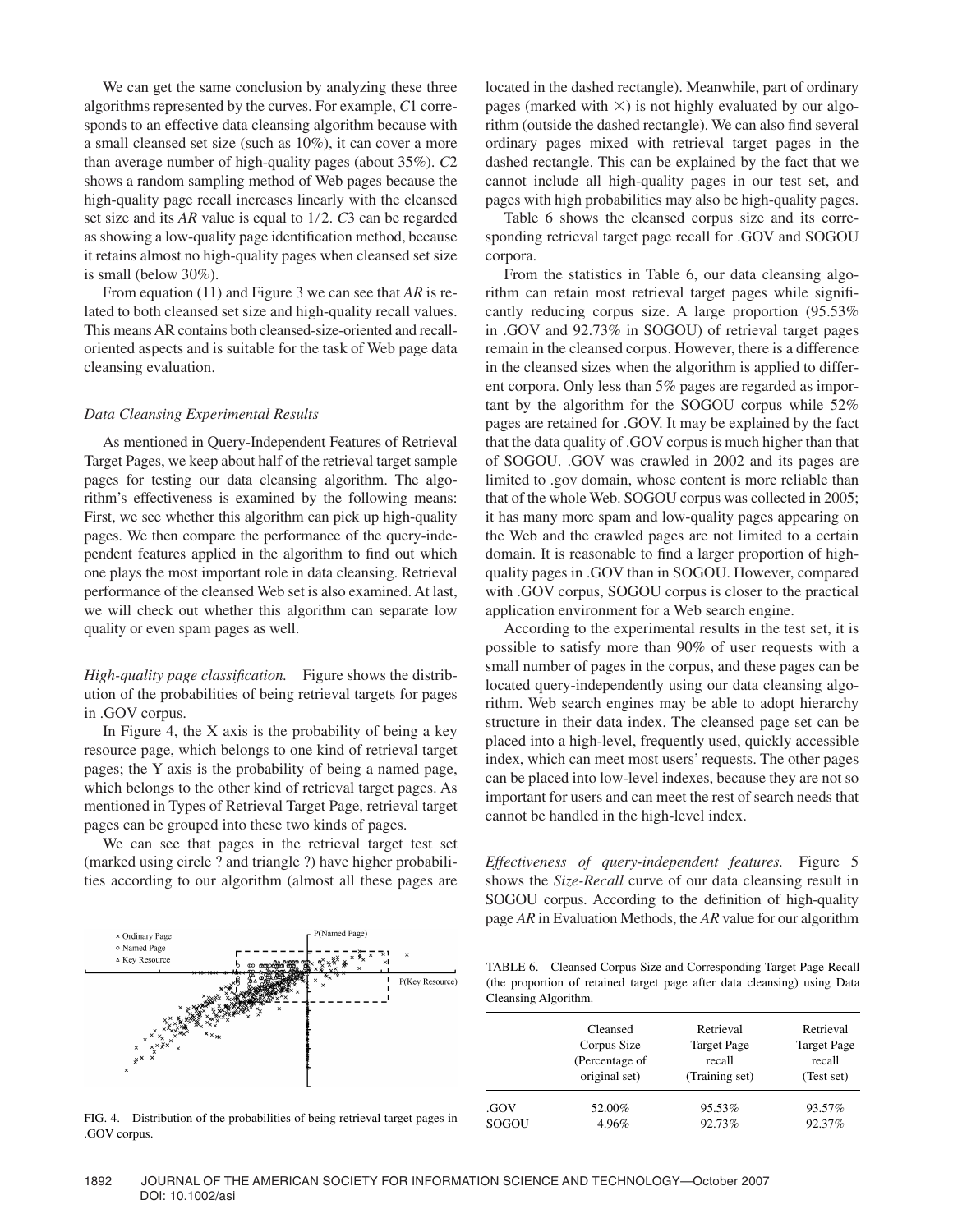

FIG. 5. Cleansed Size–Recall curve for our data cleansing algorithm in SOGOU corpus.

is 0.9064. This means that the algorithm is effective because the upper bound for *AR* value is 1.0000 and a random sampling algorithm's *AR* is 0.5000.

Furthermore, we want to find out which query-independent feature is the most important in our algorithm. We want to answer the question, Does this cleansing result arise from one or two "key" features or from a "combined" effort? If one or two features can make the algorithm work, it is not necessary to use a learning mechanism in the algorithm.

In order to answer this question, we test *AR* values of our data cleansing algorithm, each time with one single feature removed. The experimental results are shown in Table 7.

We can see from Table 7 that when PageRank or Indegree is dropped out, the *AR* value drops most. This means these two features play important roles in our data cleansing algorithm.

However, our further experimental results in Figure 6 suggest that the other features should not be treated as unimportant. We can see that the performance becomes worse when only PageRank is adopted to rank pages in the data cleansing process. A data cleansing algorithm that combines other features can gain better performance. This is in accord with the conclusion of Henzinger (Henzinger et al., 2003) that a better page quality estimation algorithm should involve other sources of information rather than using the hyperlink structure analysis alone. Although the features have different abilities in identifying high-quality pages, the cleansing performance results from a joint effort of all features instead of from one or two "key features."

*Retrieval performance of the cleansed page set.* Our data cleansing algorithm aims at reducing the index size of

Table 7. Effectiveness of the query-independent features in the data cleansing algorithm.

| The Feature which is dropped out | AR     |
|----------------------------------|--------|
| <b>URL</b> Format                | 0.9037 |
| Encode                           | 0.9032 |
| PageRank                         | 0.8756 |
| Cluster                          | 0.9012 |
| DocLength                        | 0.9031 |
| URL Length                       | 0.8984 |
| Indegree                         | 0.8860 |



FIG. 6. Effectiveness of PageRank and other features in data cleansing.

Web search engines and maintaining or improving retrieval performance at the same time. In Effectiveness of Query-Independent Features, we have shown that the cleansed set contains most high-quality pages although its size is significantly smaller than that of the original set. It is also necessary to test whether the cleansed page set really helps improve result ranking of the retrieval systems, because the effectiveness of the cleansing algorithm degrades if the algorithm reduces index size at the cost of sacrificing retrieval performance.

In order to find out the effect of data cleansing on retrieval performance, we built three cleansed page sets from .GOV corpus using our cleansing method, with about  $1/4$ ,  $1/2$ , and 34 amounts of pages from the original set, respectively. TREC has developed several retrieval tasks on .GOV, so it is possible for us to find reliable test sets for retrieval experiments. We chose two search tasks from TREC 2003 and 2004 Web tracks because they are designed to be simulations of the practical Web search environment.

The TREC 2003 Web track task was focused on locating key resource pages for topic distillation queries. This query type covers about 80% of Web search requests according to Table 1. The TREC 2004 task was designed to cover all types of Web search requests; its search request set includes  $1/3$ home page finding queries,  $1/3$  named page finding queries, and 1/3 topic distillation queries. For both retrieval tasks, the retrieval performances are evaluated by mean average precision (MAP) and B-pref (Buckley & Voorhees, 2004), which are two of the most frequently used metrics in Web search research (they are also adopted by TREC as the major metrics).

Retrieval experiment results are shown in Figure 7; we tested how the retrieval performance varies with respect to the cleansed corpus size. For the TREC 2003 task, the cleansed set gets best performance while it contains about 14 pages of the original .GOV corpus. However, when 34 pages are retained, the cleansed set performs best for the TREC 2004 task. This difference can be explained by the different task settings of TREC 2003 and 2004. For TREC 2003, the topic distillation task tries to locate reliable pages (called *key resource pages*) for certain topics, so its search target pages are more likely to be left in our cleansed set. A large fraction of TREC 2004 queries are of home page or named page finding types. These kinds of pages, especially named pages, are likely to be ordinary pages (such as a certain news page) and are not highly evaluated by our cleansing algorithm. So we have to discard fewer pages to meet such navigational type search requests. This means for different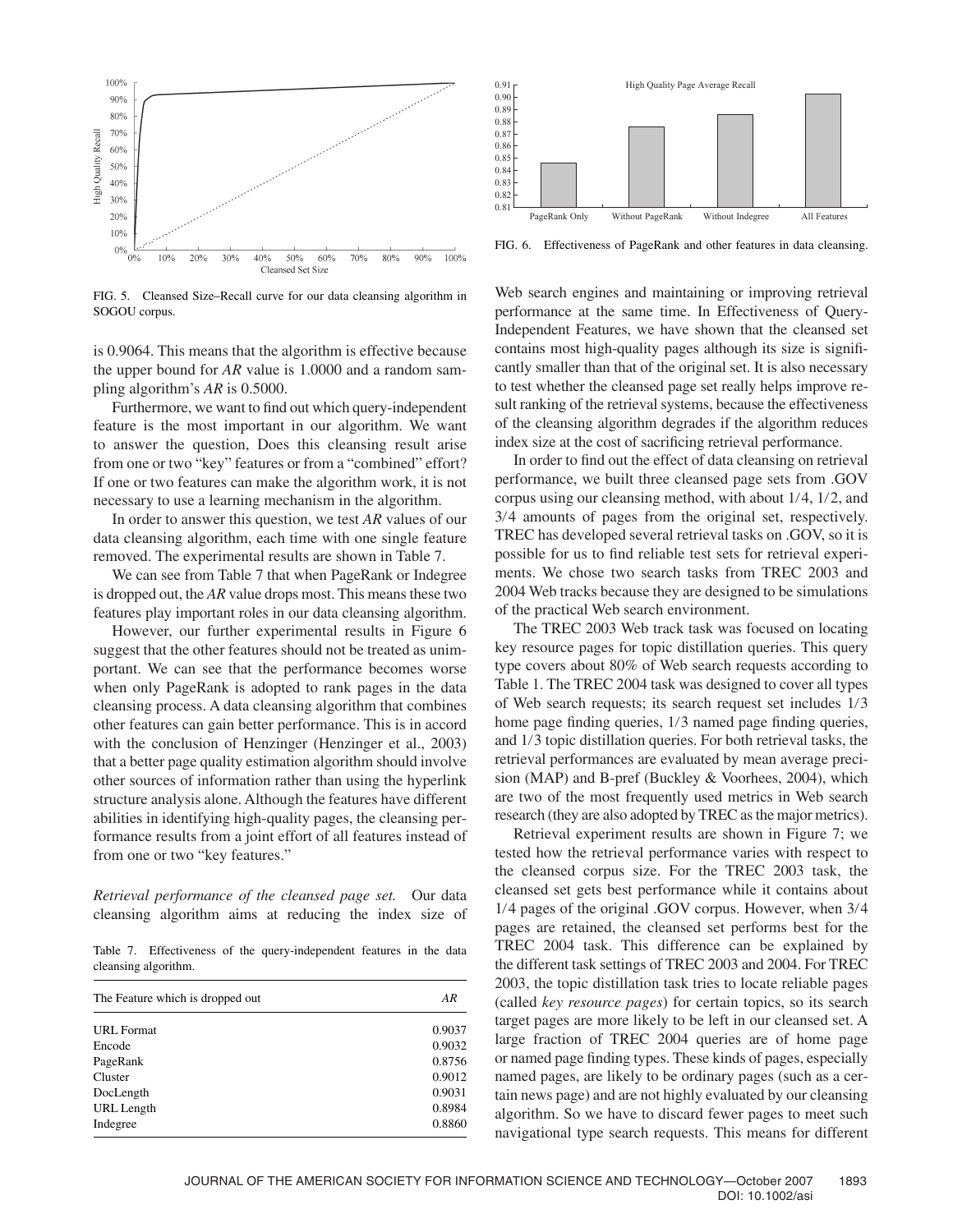

FIG. 7. Retrieval experiment results on the cleansed .GOV corpus. (a), (b): retrieval using TREC 2003 data set; (c), (d): retrieval using TREC 2004 data set.

search tasks, we should choose different parameters for cleansed set size to get the best retrieval performance. For the topic distillation task, fewer pages are needed in the cleansed set; for navigational type searches, a larger cleansed set should be used.

Although the retrieval performance varies with different retrieval tasks, it is interesting to find out that for each retrieval task the cleansed set outperforms the original set with both smaller size and better performance. For TREC 2003, the cleansed set contains only 25% of pages of the original set, while the algorithm helps improve MAP by 9.93% and B-pref by 28.3%. For TREC 2004, the cleansed set had better retrieval performance (1.25% using MAP, 3.65% using B-pref) with 25% of pages reduced.

In these experiments, data cleansing affects retrieval performance in two aspects:

1. Cleansed size. By data cleansing, it is possible to reduce low-quality pages that may be ranked higher than highquality ones by retrieval algorithms. For example, for the topic "*The White House President Bush's cabinet*"

(TREC 2004, topic 26), the file "G45–22-1096484" in .GOV is ranked in third place by BM2500 weighting algorithm (Robertson, Walker, Hancock-Beaulieu, & Gatford, 1994) according to our experimental results. This page is from the U.S. Embassy in Tokyo and mentions Bush's cabinet, but it does not give any detailed information on that topic. In the cleansing process, this page is reduced because it is not popular and contains no important information. By this means other important pages related to this topic can be ranked higher. Therefore, MAP for this topic improves from 0.143 to 0.500 after data cleansing.

2. Target page recall. Retrieval target pages, especially those for navigational type searches, may also be reduced by our data cleansing algorithm. Such loss is not huge on average (less than 10% according to Table 6), but it may result in search failure for some particular cases if all search target pages for a certain topic are discarded by the cleansing algorithm. With techniques such as hierarchy indexing system (discussed in Retrieval Performance of the Cleansed Page Set), it is possible for our cleansing algorithm to be effective for a majority proportion of Web search requests while not affecting the others much.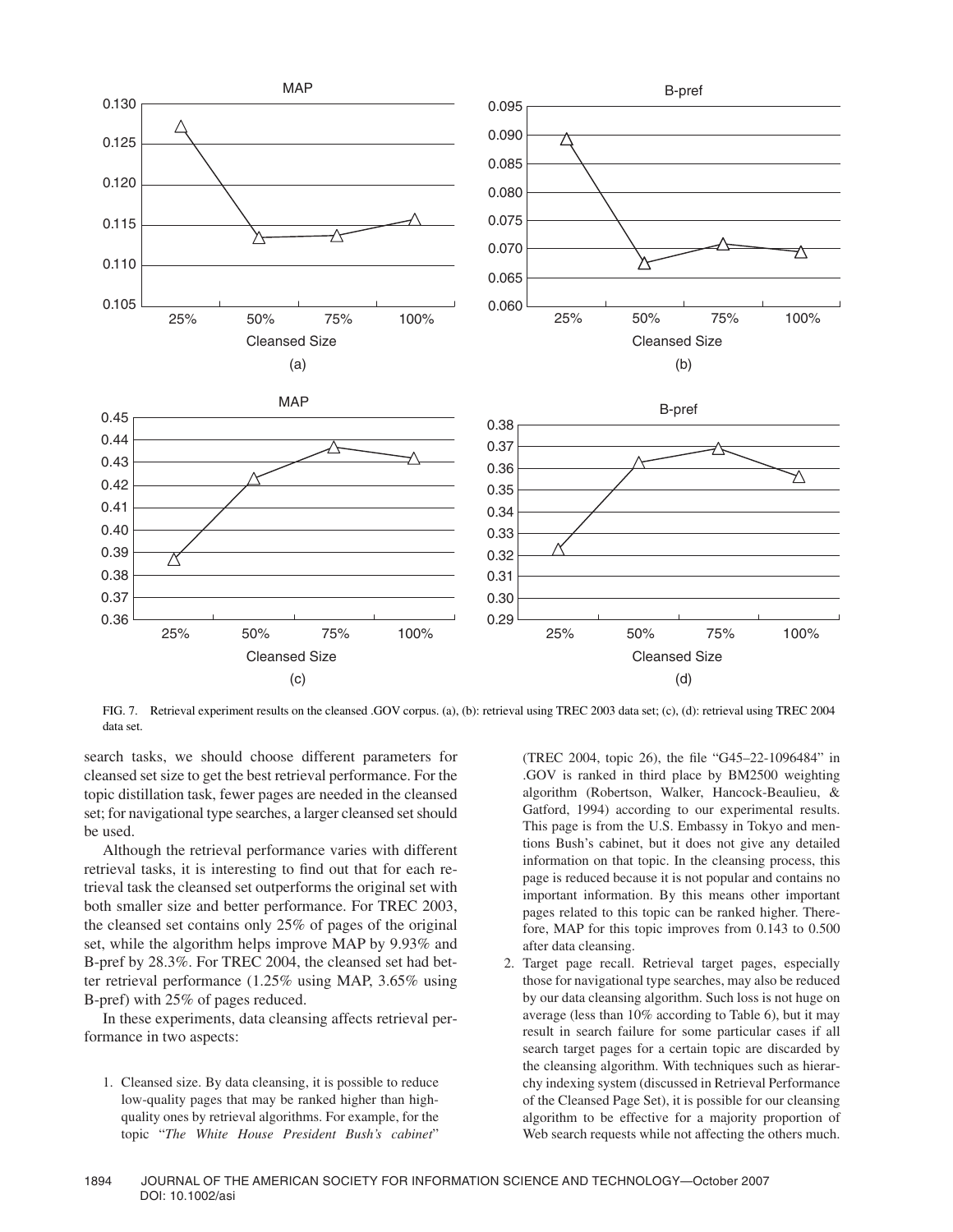The preceding two factors affect the retrieval performance at the same time. If search target pages tend to be highly evaluated by our algorithms (such as informational/transactional type target pages), the cleansed size is the key factor. Then a smaller cleansed size leads to higher performance just as occurred in TREC 2003 experiments (the smallest cleansed set has the best MAP). If search target pages are usually obtain a low evaluation by our cleansing algorithm (such as navigational type target pages), retrieval target page recall plays a more important role. In this case, a smaller size often causes lower recall and thus produces loss in performance (see TREC 2004 results). However, this does not mean a failure of our algorithm, because a relatively large cleansed set may still outperform the original set because the "cleansed size" factor also works.

If we take a closer look at the experiment results of TREC 2004 in Figure 8, we can also see how the two factors affect retrieval performance.

In Figure 8(a), informational type searches have a similar retrieval performance distribution with TREC 2003 because they share the same type of search task. Therefore, cleansed set size is the key factor that leads to high performance of the smallest cleansed set. In Figure 8(b), we obtain the highest MAP with 75% pages retained. This means retrieval target page recall plays an important role along with cleansed set size.

From the preceding experimental results we can conclude that our cleansing algorithm can improve the overall retrieval performance. Effectiveness varies with specific retrieval tasks and is heavily dependent on two key factors: cleansed size and retrieval target page recall. These two factors are also the ones we want to evaluate in our average recall (*AR*) measure, so retrieval effectiveness and data cleansing success can to a certain extent be judged together with this measure.

*Reducing low-quality and spam pages.* Because the learning process is based on analysis into high-quality page samples, our data cleansing algorithm is designed to cleanse Web data by picking up high-quality pages (retrieval target pages) instead of reducing low-quality or spam pages. However, experimental results in Figure 9 show that our algorithm can also reduce a part of these harmful pages.

For SOGOU corpus, we have three assessors pick up a number of low-quality and spam pages according to the following rules: low-quality pages are pages that offer little or biased information and are not as useful as retrieval target pages, while spam pages are those making use of tricks in hyperlink structure or page content to get higher rankings than they should have in Web search results; 3,272 lowquality pages are annotated together with 120 spam pages by the assessors.

According to Figure 9, using PageRank can reduce more spam pages than using Indegree, while the latter feature is more effective in separating low-quality pages. However, the data cleansing algorithm that makes use of both features can reduce 30% of spam pages as well as 15.26% of lowquality pages. This means the algorithm can fully exploit the advantages of both PageRank and Indegree in reducing spam and low-quality pages.

# *Possibilities of Applying Data Cleansing Method in Web Search Engines*

As shown in Data Cleansing Experimental Results, our data cleansing method is effective for SOGOU and .GOV corpus in significantly reducing collection size as well as retaining a large proportion of high-quality pages. Cleansed .GOV had better retrieval performance than the original corpus while only about 50% of pages needed to be indexed. However, there are several major differences between these corpus-based experiments and practical Web search applications, and each of them may result in failure of the lab-oriented methods.

First, the Web page corpus only covers a small (usually tiny) part of the World Wide Web, so it is not always true that the methods that work well in corpora are also effective for



FIG. 8. Detail retrieval experiment results for TREC 2004 tasks. (a): informational/transactional type searches; (b): navigational type searches.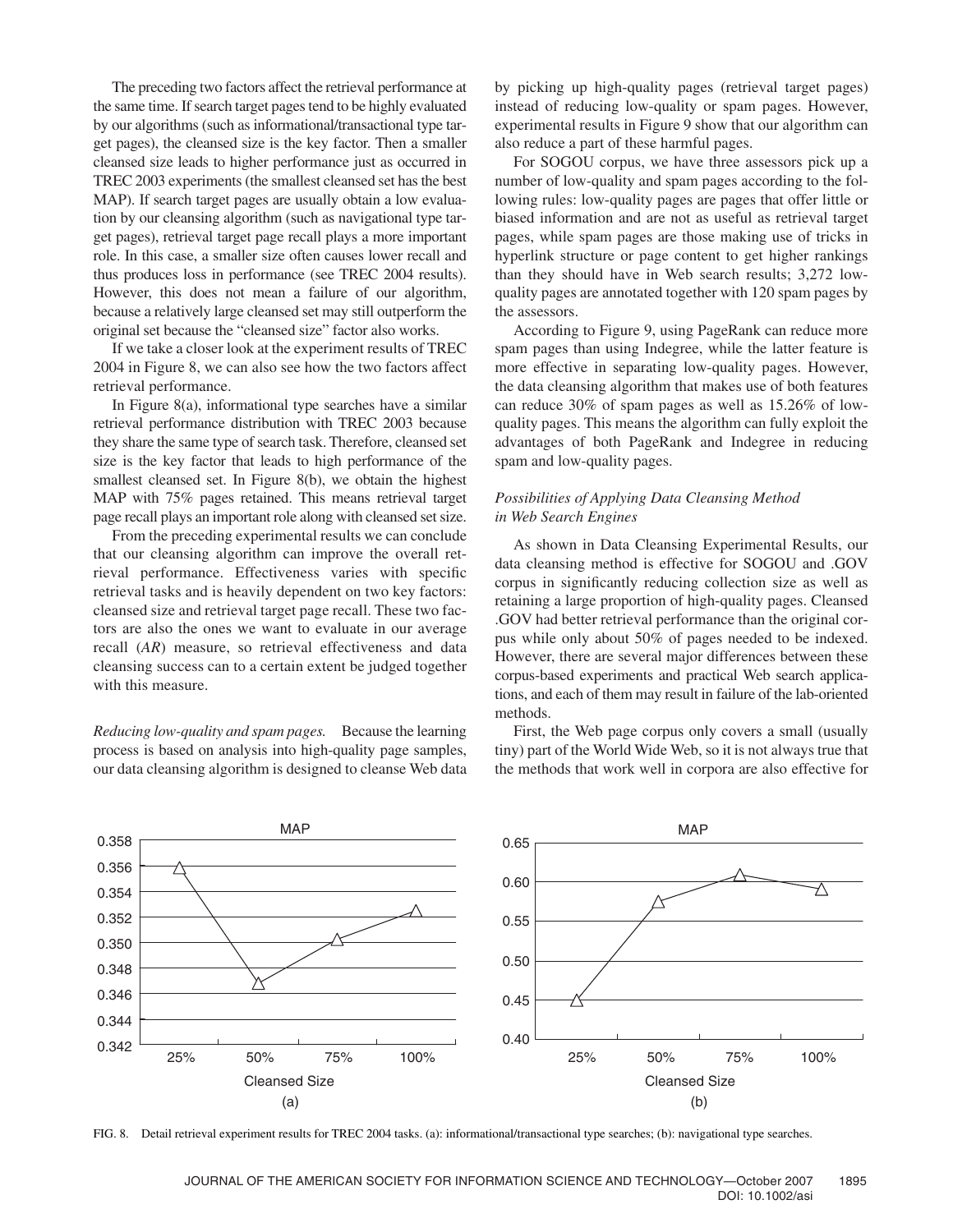

FIG. 9. Effectiveness of reducing low-quality and spam pages using data cleansing.

the whole Web collection. Second, the features adopted in experimental environments may not be so easily obtained for practical applications. For example, it is much more difficult to obtain hyperlink-related features in a practical Web environment because the link graph is much more complex than that of a Web page corpus. Last, the methods that work well for corpora may not be applicable for practical Web search applications if they are too time-consuming or involve too many parameters to be tuned.

Our data cleansing method is effective in the corpusbased experiments, but its effectiveness in practical Web search applications relies on the following aspects.

*Reliability of the data cleansing performance.* Uniform sampling of Web pages is a challenge for many Web application studies, so the reliability of our data cleansing method relies on the degree to which our experiment settings are similar to the practical Web environment. To our knowledge, our method is built on the largest Web page corpus and corresponding retrieval target page training set ever used by Web IR researchers. The SOGOU corpus contains 37 million Web pages and covers almost 5% of pages of the whole Chinese Web collection. Experiments on .GOV also prove that data cleansing can be effective with various language environments or Web page sizes.

Although the experiment settings are different from a practical Web search application environment, we believe that they are currently the closest to that environment. Parameter tuning and feature selection may vary with different application requirements, but the basic idea is reliable and generally applicable for real-world Web search engines.

*Availability of the query-independent features applied in the data cleansing method.* The differences between retrieval target pages and ordinary pages exist because of the wide spread of unimportant, outdated, contradictory, and spam data in the WWW. Once these kinds of low-quality data exist on the Web, our learning-based query-independent data cleansing method can be a reliable and effective way to solve this problem.

Query-independent features selected in our cleansing algorithm are collected from a practical search engine's operation process. They are all adopted in the preprocessing, indexing, or ranking stage of a search engine. PageRank feature is important in result ranking, number of copies is a key factor for result clustering, and these features should be collected by search engines even without the cleansing process. So the feature collection process does not require additional workload for the search engine system.

*Applicability of the data cleansing method.* The applicability of the cleansing method depends on two factors: efficiency and effectiveness. Data cleansing should be efficient so that billions of Web pages can be evaluated before they are placed in data indexes. The algorithm should also be effective in reducing both the index size and the reaction time while retaining high retrieval performance.

The time complexity of the cleansing algorithm depends on the learning algorithm we selected. Because naive Bayes learning is adopted in our algorithm, the cleansing process (judging whether the page should be cleansed or not) is with liner complexity. So its efficiency fits well for Web search applications.

Effectiveness of the cleansing algorithm is decided by several aspects. According to Retrieval Performance of the Cleansed Page Set, retrieval performance depends on both the cleansed set size and the retrieval target page recall of the cleansed set. A possible way to reduce the reaction time and obtain high performance for search engines is to use a hierarchical indexing structure such as the one shown in Figure 10.

As shown in Figure 10, a large number of user requests can be satisfied with a frequently visited page set. This page set is from the data cleansing results of the original set and only contains a small proportion of pages in the whole indexable collection. Experiments with the SOGOU corpus show that the cleansed set may contain less than 5% of pages but fulfill a large fraction of user requests. When the cleansed set



FIG. 10. A hierarchical indexing architecture for search engines based on data cleansing.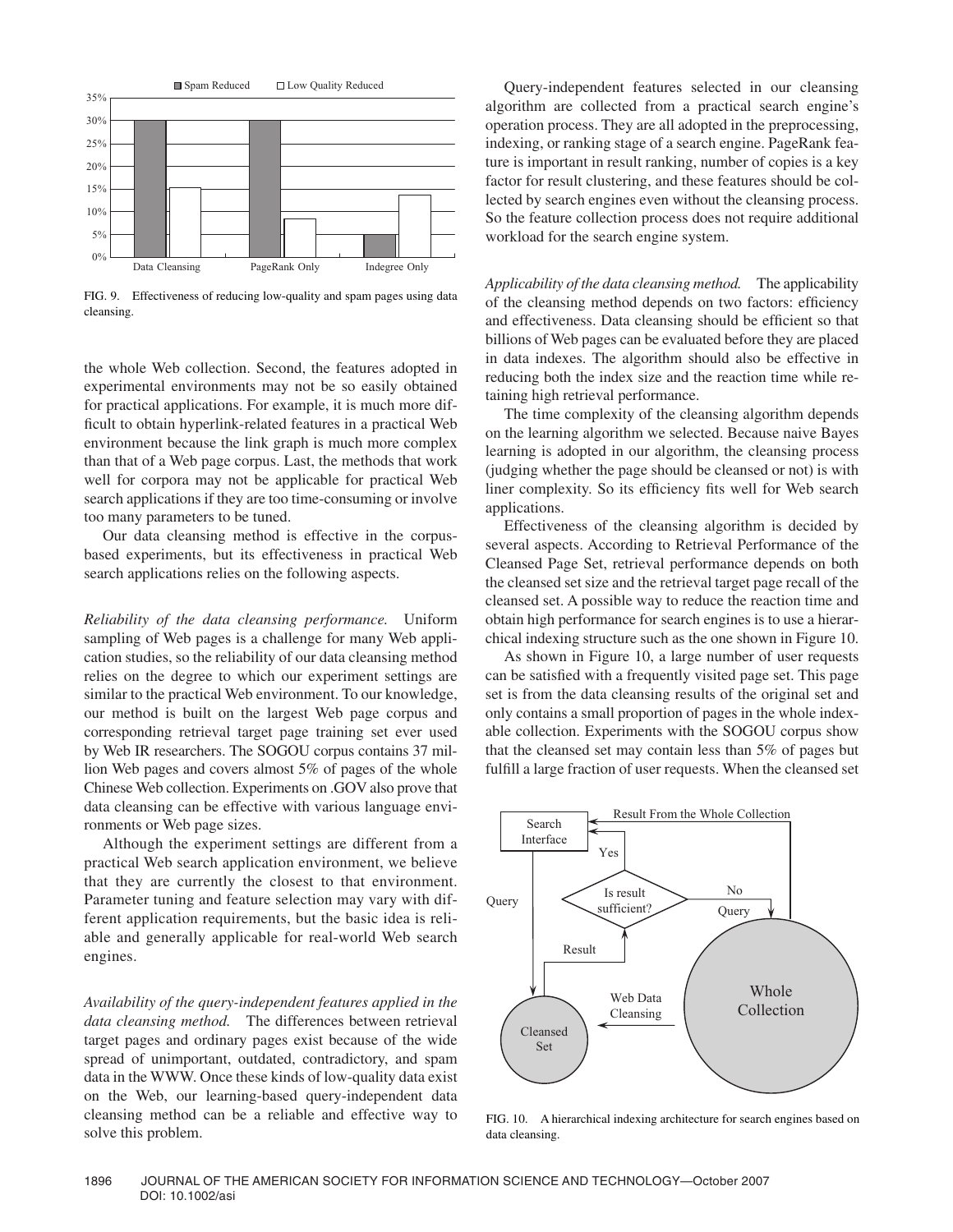fails to give sufficient answers for a certain query (such as a named page type query whose retrieval target is reduced in data cleansing), the system turns to the whole collection and returns retrieval results to the search users.

# **Conclusions and Future Work**

We have shown that by using a Web data cleansing algorithm, it is possible to reduce the Web data size significantly while retaining most high-quality pages. Our algorithm, based on analysis into large-scale Web corpora, exploits the differences between high-quality pages and ordinary pages on the Web. We combine machine learning techniques and descriptive analysis on the query-independent features of retrieval target pages to provide a better understanding of the relationship between user requests and the index structure of Web IR tools.

In the near future, we hope to extend this work's framework to include other applications such as low-quality page reduction and personalized Web search. We also plan to work on a hierarchical storage model for Web IR tools according to our findings in this paper.

#### **Acknowledgments**

This work was supported by the National High Technology Research and Development Program of China (863 Program), the Chinese National Key Foundation Research & Development Plan (2004CB318108), the Natural Science Foundation (60223004, 60321002, 60303005, 60503064), and the Key Project of Chinese Ministry of Education (No. 104236).

At the early stages of this work, We benefited enormously from discussions with Yijiang Jin, Qi Guo, Kuo Zhang, and Lei Yang; We thank Fan Lin and Xiaochuan Wang from Sohu corporation R&D center for kindly offering help in corpus construction; We also thank Daxin Jiang, Xiaoge Wang, Le Zhao, and the anonymous referees of this paper, for their valuable comments and suggestions.

#### **References**

- Brin, S., & Page, L. (1998). The anatomy of a large-scale hypertextual Web search engine. In Proceedings of the Seventh World Wide Web Conference (pp. 107–117). Brisbane. Australia: Elsevier Science Publishers B.V.
- Broder, A. (2002). A taxonomy of Web search. SIGIR Forum, 36(2), 3–10. Buckley, C., & Voorhees, E.M. (2004). Retrieval evaluation with incomplete information. In Proceedings of the 27th Annual International ACM SIGIR Conference on Research and Development in Information Retrieval (pp. 25–32). Sheffield, England: ACM Press.
- Buttler, D., Liu, L., & Pu, C. (2001). A fully automated object extraction system for the World Wide Web. In Proceedings of the International Conference on Distributed Computing Systems (pp. 361). Washington, DC: IEEE Computer Society.
- Buyukkokten, O., Garcia-Molina, H., & Paepcke, A. (2001). Accordion summarization for end-game browsing on PDAs and cellular phones. In Proceedings of the SIGCHI Conference on Human Factors in Computing Systems (pp. 213–220). New York: ACM Press.
- Cai, D., He, X., Wen, J., & Ma, W. (2004). Block-level link analysis. Microsoft Technical Report MSR-TR-2004-50. Retrieved June 17, 2005, from ftp://ftp.research.microsoft.com/pub/tr/TR-2004–50.pdf
- Cai, D., Yu, S., Wen, J., & Ma, W. (2003). VIPS: A vision-based page segmentation algorithm. Microsoft Technical Report MSR-TR-2003-79. Retrieved June 17, 2005, from ftp://ftp.research.microsoft.com/pub/tr/ tr-2003–79.pdf
- Craswell, N., & Hawking, D. (2004). Overview of the TREC 2003 Web track. In E.M. Voorhees and Lori P. Buckland (Eds.), NIST Special Publication 500-261: The 13th Text REtrieval Conference (TREC 2004). Washington, DC: Department of Commerce and National Institute of Standards and Technology.
- Craswell, N., Hawking, D., & Robertson, S. (2001). Effective site finding using link anchor information. In Proceedings of the 24th Annual International ACM SIGIR Conference on Research and Development in Information Retrieval (pp. 250–257). New York: ACM Press.
- Denis, F. (1998). PAC Learning from Positive Statistical Queries. In M.M. Richter, C.H. Smith, R. Wiehagen, & T. Zeugmann (Eds.), Proceedings of the Ninth International Conference on Algorithmic Learning Theory: Lecture Notes in Computer Science (Vol. 1501, pp. 112–126). London: Springer-Verlag, 1998.
- Embley, D.W., Jiang, Y., & Ng, Y.-K. (1999). Record-boundary discovery in Web documents. In Proceedings of the 1999 ACM SIGMOD International Conference on Management of Data (pp. 467–478). Philadelphia: ACM Press.
- Hawking, D., & Craswell, N. (2002). Overview of the TREC 2002 Web track. In E.M. Voorhees and Lori P. Buckland (Eds.), NIST Special Publication 500-251: The 11th Text REtrieval Conference (TREC 2002). Washington, DC: Department of Commerce and National Institute of Standards and Technology.
- Hawking, D., & Craswell, N. (2003). Overview of the TREC 2003 Web track. In E.M. Voorhees and Lori P. Buckland (Eds.), NIST Special Publication 500-255: The 12th Text REtrieval Conference (TREC 2003) (pp.78–92). Washington, DC: Department of Commerce and National Institute of Standards and Technology.
- Hawking, D., & Craswell, N. (2005). Very large-scale retrieval and Web search. In Ellen Voorhees & Donna Harman (Eds.), TREC: Experiment and evaluation in information retrieval. Cambridge, MA: MIT Press.
- Hedger, J. (2005). Google takes backhanded bow out of size war with Yahoo. Retrieved October 17, 2005, from http://www.searchenginejournal.  $com$ ?p=2277
- Henzinger, M.R., Motwani, R., & Silverstein, C. (2003). Challenges in Web search engines. In Proceedings of the 18th International Joint Conference on Artificial Intelligence (pp. 1573–1579). San Francisco: Morgan Kaufmann.
- Kaasinen, E., Aaltonen, M., Kolari, J., Melakoski, S., & Laakko, T. (2000). Two approaches to bringing Internet services to WAP devices. Computer Networks: The International Journal of Computer and Telecommunications Networking, 33(6), 231–246.
- Kleinberg, J.M. (1999). Authoritative sources in a hyperlinked environment. Journal of ACM 46(5), 604–632.
- Kumar, R., Raghavan, P., Rajagopalan, S., & Tomkins, A. (2006). Core algorithms in the CLEVER system. ACM Transactions on Internet Technology, 6(2), 131–152.
- Liu, Y., Zhang, M., & Ma, S. (2004). Effective topic distillation with key resource pre-selection. Lecture Notes in Computer Science, 3411, 129–140.
- Liu, Y., Wang, C., Zhang, M., & Ma, S. (2005). Web data cleansing for information retrieval using key resource page selection. Special Interest Tracks and Posters of the 14th International Conference on World Wide Web (pp. 1136–1137). New York: ACM Press.
- Lyman, P., & Varian, H.R. (2003). How much information 2003? Retrieved June 18, 2005, from http://www.sims.berkeley.edu/how-much-info-2003
- Manevitz, L.M., & Yousef, M. (2002). One-class SVMs for document classification. Journal of Machine Learning Research, 2, 139–154.
- Mitchell, T. (1997). Bayesian learning. In Machine learning. New York: McGraw-Hill Education.
- Nigam, K., McCallum, A.K., Thrun, S., & Mitchell, T. (2000). Text classification from labeled and unlabeled documents using EM. Machine Learning, 39(2–3): 103–134.
- Page, L., Brin, S., Motwani, R., & Winograd, T. (1998). The PageRank citation ranking: Bringing order to the Web. Retrieved October 17, 2005, from http://citeseer.ist.psu.edu/page98pagerank.html.